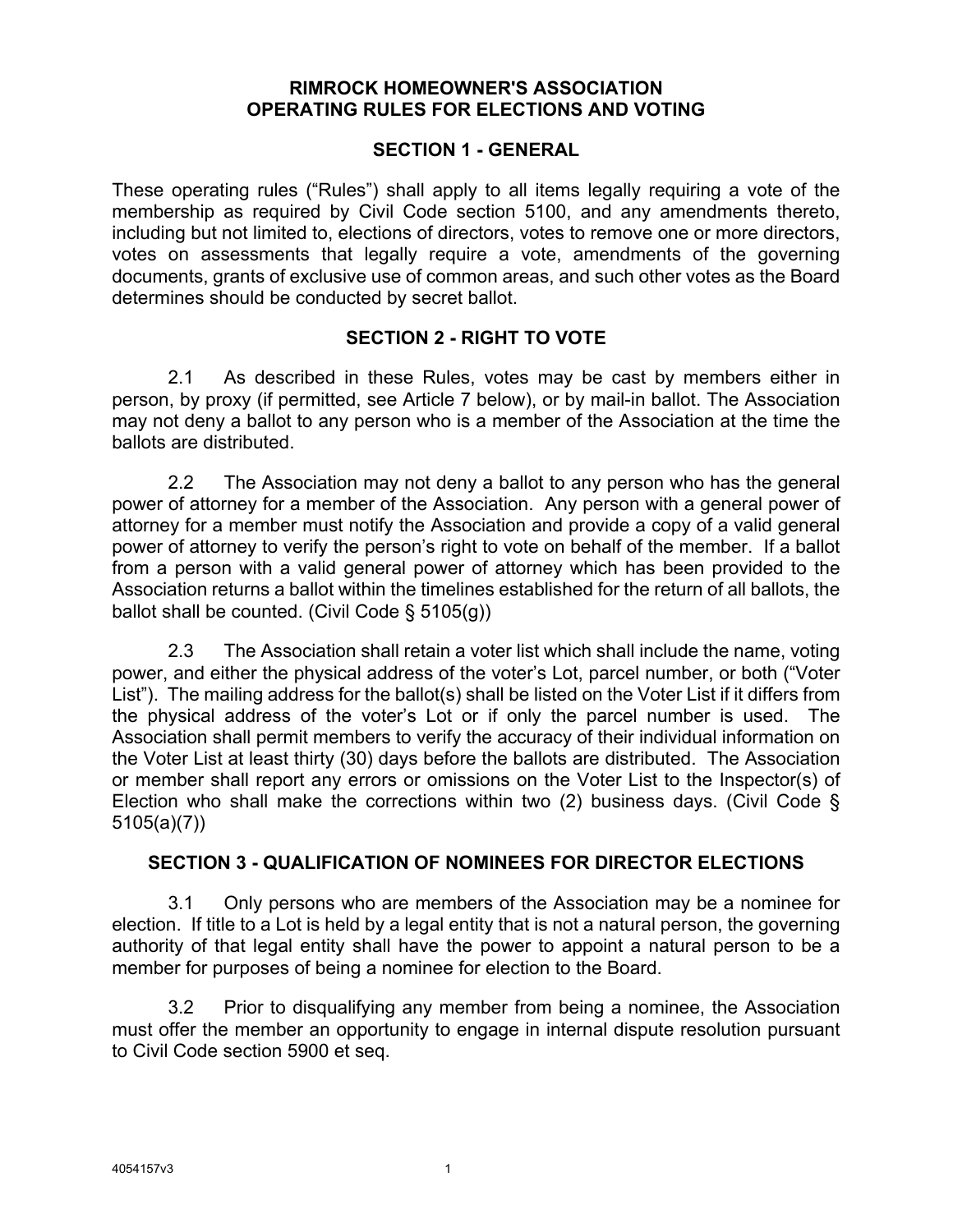## **SECTION 4 - NOMINATION OF DIRECTORS**

4.1 The Association shall provide general notice of the procedure and deadline for submitting a nomination at least thirty (30) days before any deadline for submitting a nomination. Individual notice shall be delivered pursuant to Civil Code section 4040 if individual notice is requested by a member.

4.2 The Association shall seek nominations for candidates for election by making available a "Candidate Nomination Form". All members desiring to run for a position on the Board of Directors or members who wish to nominate other members must complete the Candidate Nomination Form and return the completed Candidate Nomination Form and any accompanying materials to the Association within the time prescribed on the Candidate Nomination Form. If nominating another member, that nominee's written consent is required and must be returned with the Candidate Nomination Form.

4.3 The Association shall retain a candidate registration list and shall permit members to verify the accuracy of their individual information on the candidate registration list at least thirty (30) days before the ballots are distributed. The Association or member shall report any errors or omissions on the candidate registration list to the Inspector(s) of Election who shall make the corrections within two (2) business days. (Civil Code § 5105(a)(7))

4.4 The Candidate Nomination Form submitted by each candidate may be posted on the Association's website. The Candidate Nomination Form submitted by each candidate may be enclosed with the ballot for the election and mailed at least thirty (30) days prior to the meeting. Candidate Nomination Forms and accompanying materials that are received after the time prescribed on the Candidate Nomination Form may not be enclosed with the ballot for election nor will late Candidate Nomination Forms be posted on the Association's website. The Association will not edit the content of these forms, but will publish a general statement of non-responsibility for the content of all published forms. Any candidate can request in writing that his/her form not be published as provided herein and the Association will honor any such request received prior to the date of publication of all forms if publication occurs.

4.5 Except as provided in Paragraph 4.4, no Candidate Nomination Form or other editorial or campaign material will be published in the Association's newsletter or other Association media.

4.6 If the governing documents require a nominating committee, subject to any specific requirements in the governing documents, the Board of Directors will appoint at least one member of the Association to serve on a Nominating Committee. The Nominating Committee will perform its duties as outlined in the bylaws and/or Association published Rules and Regulations. Note, however, that a member may nominate himself or herself as set forth in Paragraph 4.2, above.

4.7 Nominations for election to the Board of Directors may also be made from the floor during the meeting of the membership or the Board. A nomination from the floor is not a condition for candidates to receive write-in votes.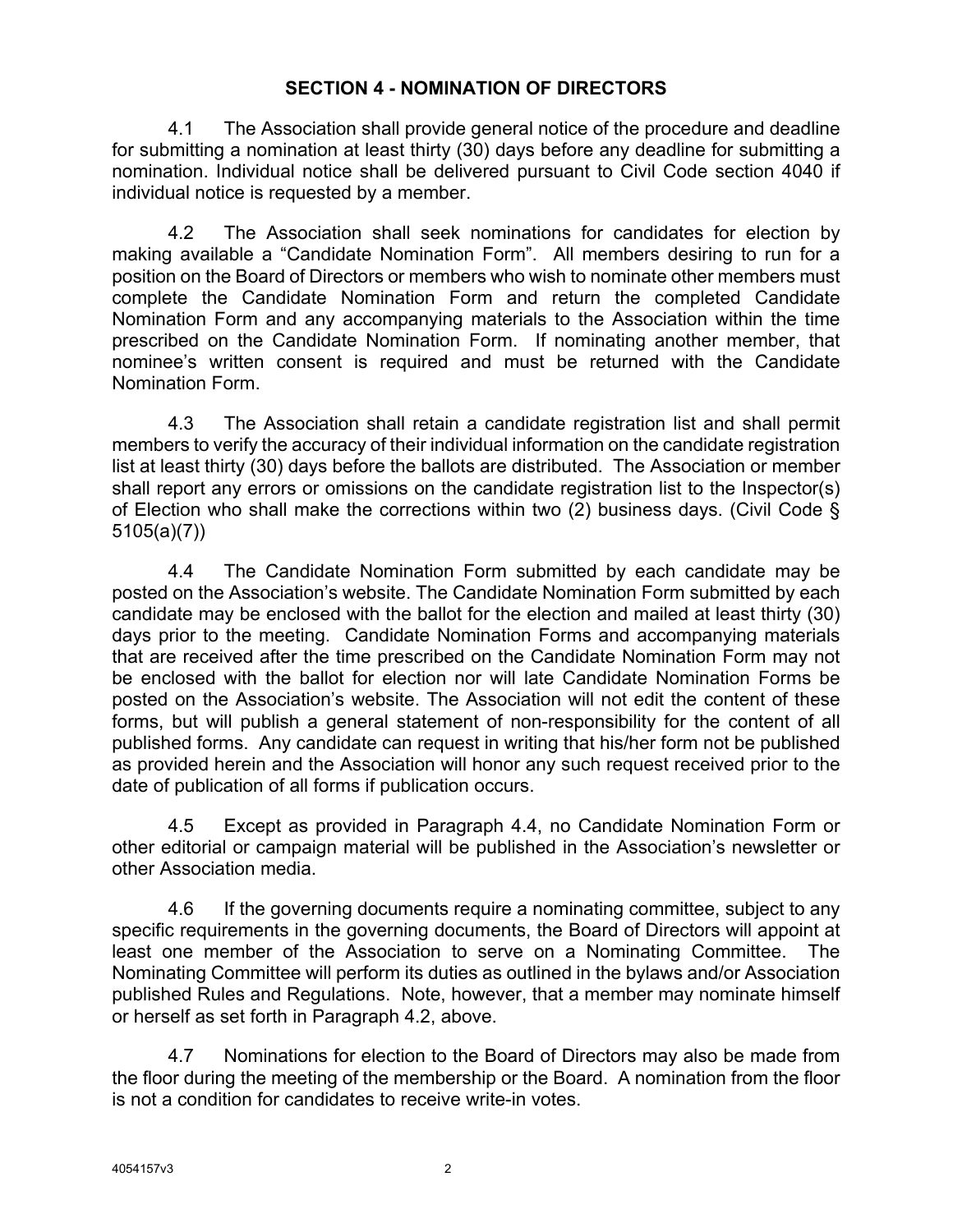### **SECTION 5 - USE OF COMMON AREA FACILITIES FOR CAMPAIGN PURPOSES**

5.1 All candidates for election and other members may use the Association's common area meeting space to conduct campaign activities or advocate a point of view on an election or balloting issue pending before the membership. All candidates and members will be provided an equal opportunity to reserve the Association's facilities for these purposes. Reservations can be made by contacting the management company. No fees will be charged to any candidate or member for reservation of any common area facilities to conduct campaign activities or advocate a point of view on an election or balloting issue pending before the membership. All candidates or members reserving the common area facility are asked to leave the facility in a clean and undamaged condition.

## **SECTION 6 - VOTING BY SECRET BALLOT**

6.1 Pursuant to Civil Code section 5100, elections regarding the following topics must be conducted by double envelope secret ballots pursuant to Civil Code section 5115: Assessments legally requiring a vote, election and removal of directors, amendments to the governing documents, the grant of exclusive use of common area, or any other topic expressly identified in the Association's operating rules. The Board has the right to determine whether other topics requiring a membership vote will be conducted using double envelope secret ballots.

6.2 The Association shall provide general notice of all of the following at least 30 days before the ballots are distributed:

6.2.1 The date and time by which, and the physical address where, ballots are to be returned by mail or handed to the Inspector or Inspectors of Elections.

6.2.2 The date, time, and location of the meeting at which ballots will be counted.

6.2.3 The list of all candidates' names that will appear on the ballot.

6.2.4 Individual notice of (1) through (3) above shall be delivered pursuant to Civil Code section 4040 if individual notice is requested by a member. (Civil Code § 5115(b))

6.3 Ballots may be submitted at any time from the members' receipt of the ballot until the announced deadline or any extension thereof as set by the Inspector(s) of Elections. Ballots returned by mail are to be returned to the address specified by the Inspector(s) of Elections and so noted in the balloting materials.

6.3.1 The Inspector(s) of Elections shall have the right to verify the member's information and signature on the outer envelope and to review the number of ballots collected prior to the deadline for voting and inform the Board of Directors of the number of ballots received. The Inspector(s) of Elections shall have the right to extend the voting deadline if there is an insufficient or possibly an insufficient number of ballots received. Voting envelopes shall not be opened as part of this review - only a review of unopened envelopes is allowed to verify the member's information and determine the total number of ballots returned.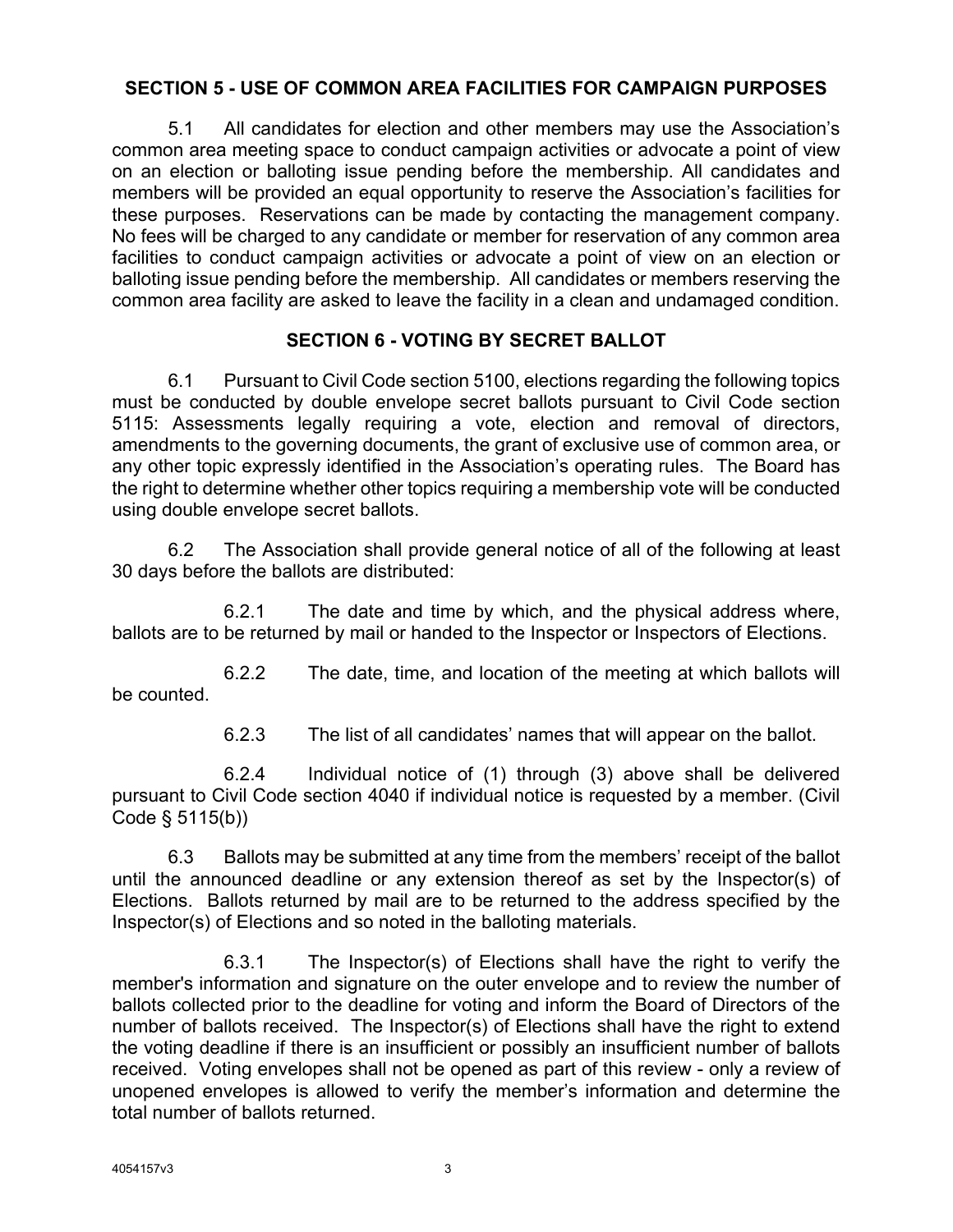6.3.2 Once cast, ballots cannot be revoked or changed, even if the member attends the meeting and seeks to change or withdraw his or her vote before the polls close.

6.3.3 The Board of Directors shall set a record date establishing those members entitled to vote on any ballot. Should the Board fail to set a specific record date, the record date shall be the date the ballot was posted in the United States mail unless specified otherwise in the Association's governing documents.

6.3.4 In accordance with the governing documents of the Association, members shall be entitled to one vote per Lot, except in the election of directors where cumulative voting is allowed. Cumulative voting for directors shall be permitted in any secret ballot for the election of directors.

6.4 Ballots and two pre-addressed envelopes with instructions on how to return ballots shall be mailed by first-class mail or delivered, or caused to be mailed or delivered by the Inspector(s) of Elections to every member at least thirty (30) days prior to the deadline for voting. For the election of directors, ballots and voting envelopes will also be distributed at the annual membership meeting. The Association shall generally use as a model those procedures used by California counties for ensuring confidentiality of voter absentee ballots, including the following:

6.4.1 The ballot itself will not be signed by the voter, but will be inserted into an envelope that is to be sealed by the voter. This envelope is to be inserted into a second (outer) envelope that is sealed by the voter. In the upper left-hand corner of the second envelope, the voter must print and sign his or her name, address (either address within the community or mailing address), and lot, or parcel, or unit number that entitles him or her to vote. The lack of a signature on the second envelope will not invalidate that ballot if the Inspector(s) of Elections is able to determine the member who submitted the ballot.

6.4.2 The second (outer) envelope is to be addressed to the Inspector(s) of Elections, who will be tallying the votes. The envelopes are to be mailed or delivered by hand to the address specified by the Inspector(s) of Elections.

6.4.3 Balloting materials not completed in accordance with the instructions on or accompanying the balloting materials may result in the ballot being declared invalid, as determined by the Inspector(s) of Elections. The Inspector(s) of Elections shall have the right to count ballots submitted by members failing to complete all of the above requirements so long as all ballots with similar defects are treated equally and so long as the Inspector(s) are able to verify that only one ballot per voting member has been submitted.

6.4.4 Only the official ballots distributed by the Association will be counted. Unofficial ballots will not be counted.

6.4.5 If a candidate whose name is on the ballot withdraws before the ballots are counted, the election will continue to go forward. However, the votes cast for a withdrawn candidate will not be counted.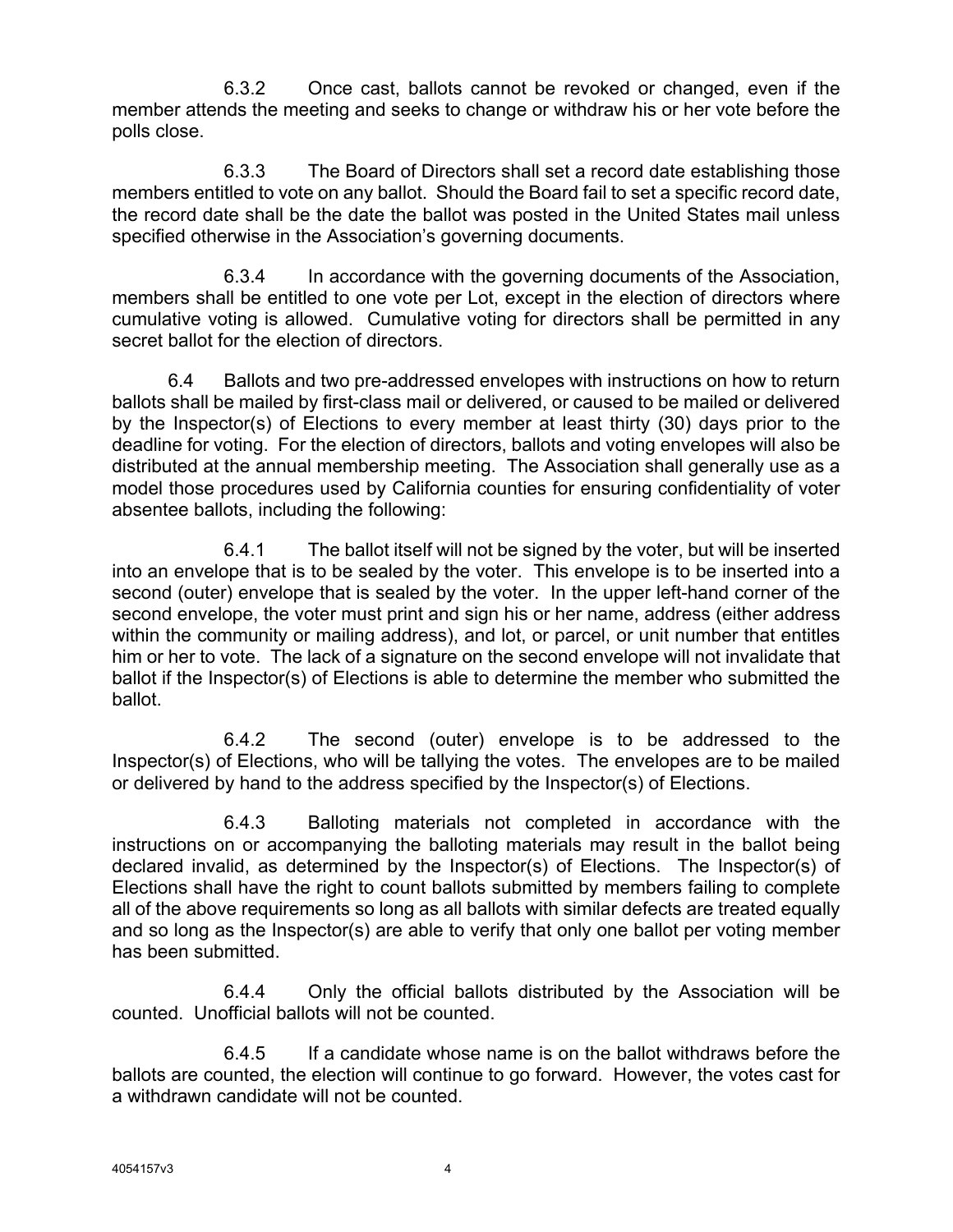6.5 Ballots shall be counted at a membership meeting or open Board meeting. Subject to reasonable restrictions established by the Inspector(s) of Elections to prevent interference with or intimidation of the Inspector(s) during the tabulation of the ballots, any candidate or other member of the Association may witness the counting and tabulation of the votes. No person observing the tabulation of the ballots may communicate with, interfere with, or in any way attempt to intimidate, harass or abuse the Inspector(s) or other person counting the ballots or assisting the Inspector(s).

6.6 Except as provided above, no person, including a member of the Association or an employee of the management company, shall open or otherwise review any ballot prior to the time and place at which the ballots are counted and tabulated.

6.7 The candidate(s) receiving the highest number of votes shall be elected. In the event of a tie vote between candidates for the last position on the Board, the candidates subject to the tie vote shall agree to some other means of determining the winner of the vote, such as a coin toss or high card draw.

6.8 The results of the election shall be promptly reported to the Board of Directors of the Association and shall be recorded in the minutes of the meeting and shall be available for review by members of the Association. Within fifteen (15) days of the election, the Board shall publicize the results of the election in a communication directed to all members or by posting it in the Common Area.

6.9 The Association election materials (returned ballots, signed voter envelopes, Voter List, proxies and the candidate registration list) will be retained by the Inspector(s) of Elections or the Inspector's/Inspectors' designee for one (1) year following the date the Inspector notifies the Board and the membership of the vote result unless the Inspector is notified of some challenge to the election after the notification of the election result. In this case, the Inspector or its designee shall retain these documents for one year from that later date. Thereafter, the Inspector(s) of Elections shall turn over those election materials to the Association or its designated agent. At the conclusion of the three-year period established by Civil Code section 5210, those election materials may, at the option of the Board of Directors, be destroyed.

6.10 The mailed secret ballots described in these Rules, once received by the Inspector(s) of Elections, will serve to establish a quorum at any meeting of members. No quorum is required for an Annual Meeting and election of directors.

# **SECTION 7 - PROXIES**

7.1 Voting by proxy will be permitted in accordance with the provisions of the bylaws, although the Board of Directors need not prepare and distribute proxy forms with the election or voting materials. The Association will continue to honor proxies submitted in accordance with the bylaws. Proxies submitted to and accepted by the Association must conform to the requirements of the law. Proxy holders will be given a secret ballot to complete. Proxies will not be counted as secret ballots.

7.2 Proxies are not permitted for the election of directors.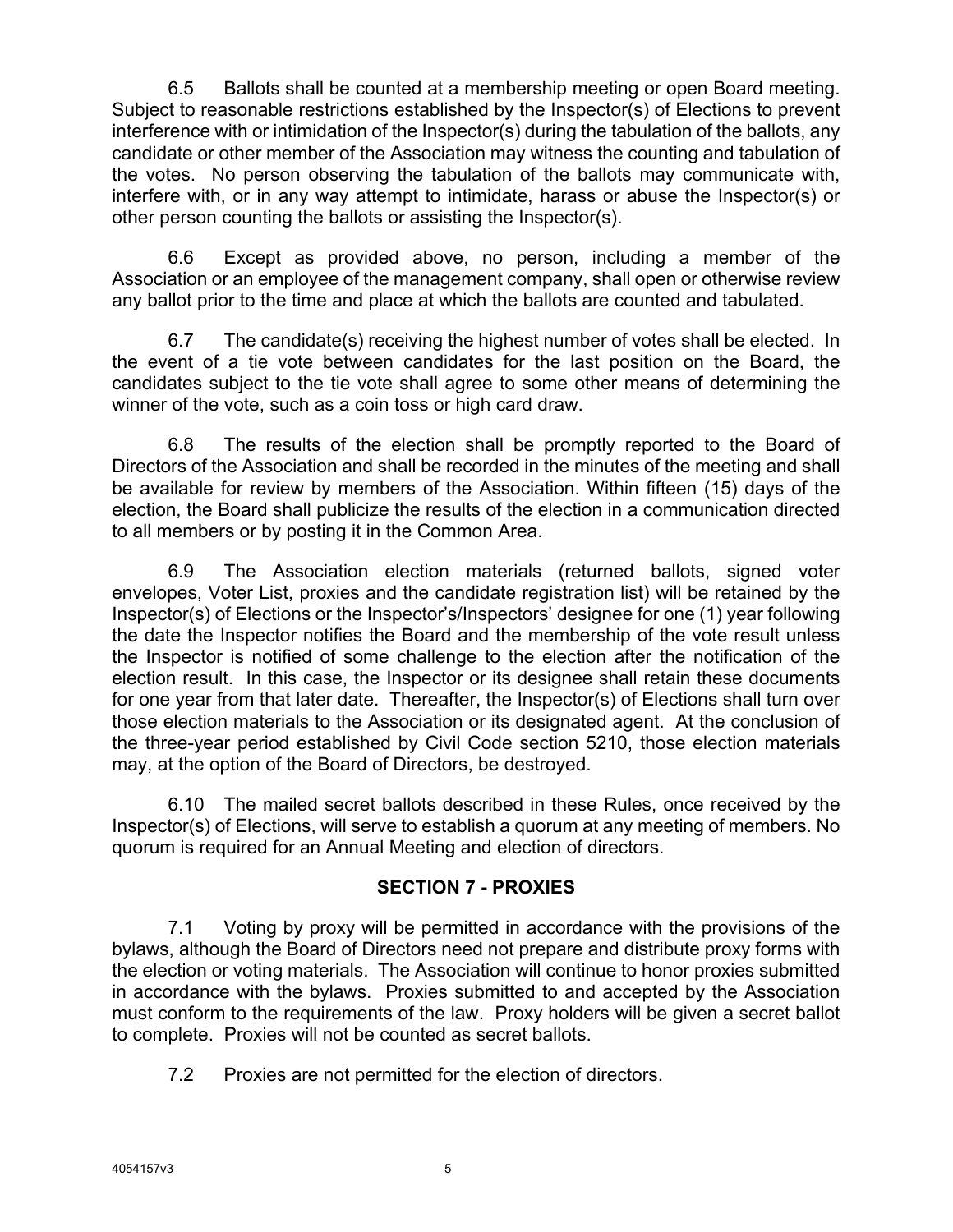### **SECTION 8 - INSPECTORS OF ELECTIONS**

8.1 The Board of Directors will appoint one or three Inspectors of Elections to oversee and certify the results of the voting. Inspector(s) of Elections are to faithfully perform their responsibilities so as to ensure that the announced results of the voting and/or election represent the true and honest votes of the members casting ballots.

8.2 Inspector(s) of Elections may not be Board members or a candidate for election or related to or reside with Board members or the candidates for election.

8.3 The Inspector(s) of Elections may not be a person, business entity, or subdivision of a business entity who is currently employed or under contract to the Association for compensable services other than serving as an Inspector of Elections.

8.4 Unless only outside consultants are engaged to serve as the Inspectors, at least one Inspector of Elections shall be a member of the Association, although all Inspectors of Elections may be members of the Association if so appointed by the Board of Directors. If not members of the Association, Inspectors of Elections may be compensated for their services. Members of the Association shall not be compensated for serving as Inspectors of Elections.

8.5 The Inspector(s) of Elections shall do all of the following:

8.5.1 Deliver, or cause to be delivered, and a copy of these Rules at least thirty (30) days before an election. Delivery of these Rules may be accomplished by either of the following methods: (1) posting them to an internet website and including the corresponding internet website address on the ballot together with the phrase, in at least 12-point font, "The rules governing this election may be found here:" or (2) individual delivery.

8.5.2 Determine the number of memberships entitled to vote and the voting power of each;

8.5.3 Determine the authenticity, validity and effect of proxies;

8.5.4 Receive the ballots and determine the location to which all ballots are to be returned;

8.5.5 Hear and determine all challenges and questions to the balloting or election;

- 8.5.6 Count and tabulate all ballots;
- 8.5.7 Determine when the polls shall close;
- 8.5.8 Determine the results of the election or balloting;

8.5.9 Report the tabulated results of the election or balloting promptly to the Board of Directors; and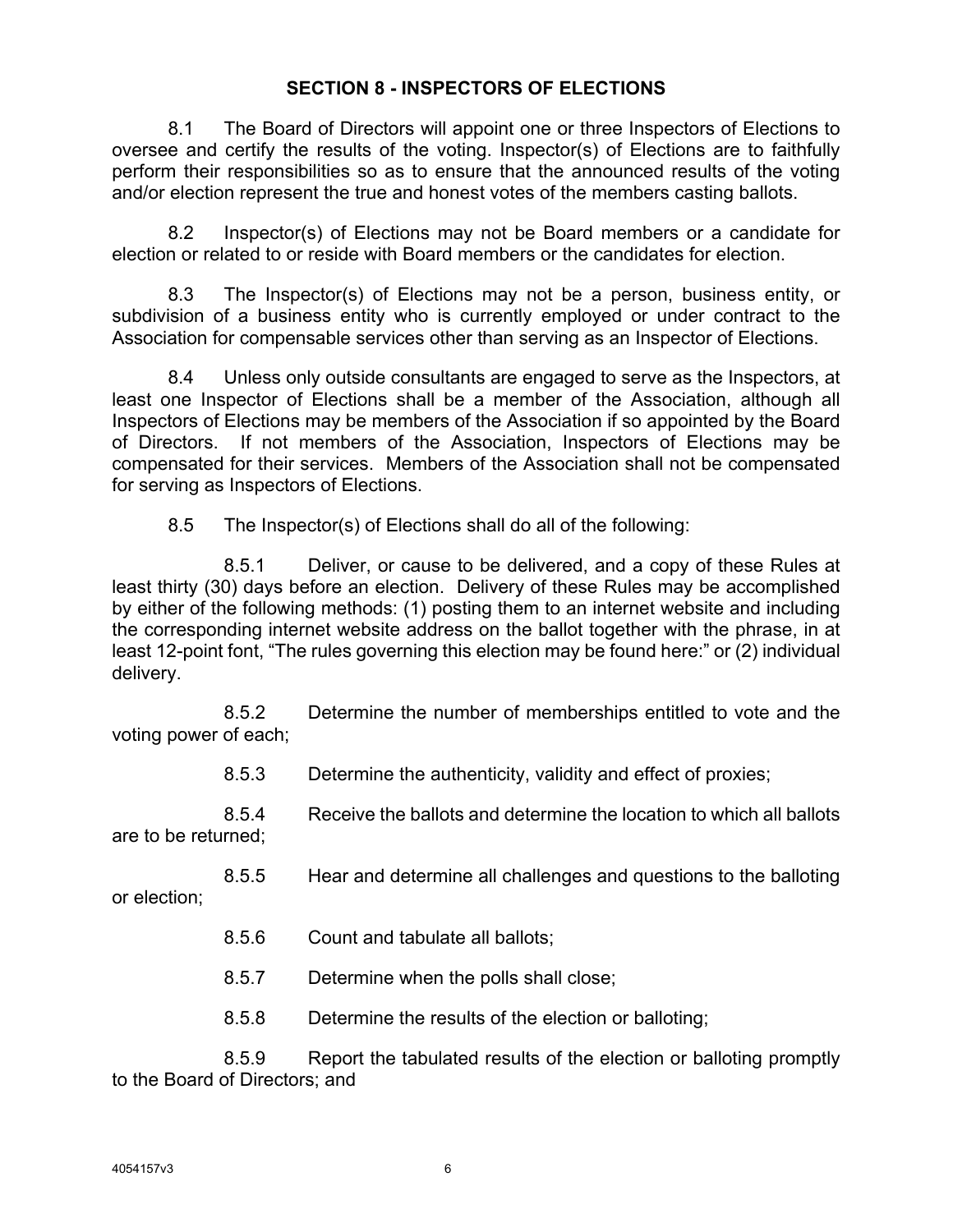8.5.10 Perform such other acts as may be necessary to conduct the election or balloting in fairness to all members and in accordance with applicable law and all rules of the Association.

8.6 The Inspector(s) of Elections may appoint additional persons to assist in performing any of the above duties. Any such persons shall meet the qualifications for appointment as an Inspector of Elections.

8.7 The Board of Directors shall have the authority to remove and/or replace an Inspector of Elections at any time if an Inspector resigns or whenever the Board determines that an Inspector will not be able to perform his or her duties impartially in good faith, to the best of the Inspector's ability, as expeditiously as is practical, and in a manner that protects the interests of all members of the Association, or if the Inspector ceases to meet the qualifications to serve as described above.

8.8 Inspector(s) of Elections shall have the authority to consult with the Association's legal counsel in the event of uncertainties in the interpretation or application of Civil Code section 5100 et seq., these Rules, the Association's governing documents or as might otherwise be necessary to ensure a fair election that complies with the law and the governing documents. All such consultations shall be protected by the Association's attorney-client privilege and shall be kept confidential from all persons other than the Board of Directors. Note, however, that neither the Inspector(s) of Elections nor the Association's legal counsel shall disclose to others, including the Board, how a particular ballot was cast.

## **SECTION 9 - RECALL ELECTIONS**

9.1 To initiate the recall of one or more directors or the entire Board, the Board must receive a recall petition for a special meeting for the recall election signed by at least five percent (5%) of the Association's Members calling for a special meeting for the recall election, or as otherwise provided in an Association's governing documents. The recall petition signed by at least five percent (5%) of the Association's Members must also include the members' printed names and the addresses of their Lot for verification purpose. Pursuant to Corporations Code 7510(e), a vote for a recall may also be initiated by the Board.

9.2 Upon receipt of a valid recall petition, the Board will promptly appoint an Inspector(s) of Elections.

9.3 Within twenty (20) days of the Board's receipt of a valid recall petition, the Board will notice the Members of and will set the time, date, and location of the special meeting to hold the recall election.

9.4 The special meeting must be held between thirty-five (35) and ninety (90) days of the Board's receipt of the petition.

9.5 Any recall election as well as any election for the replacement directors must be conducted by secret ballot according to Paragraph 6.1. In an effort to avoid recalled directors remaining on the Board until replacement directors are elected, the election for replacement directors will be held at the same time as the recall vote. As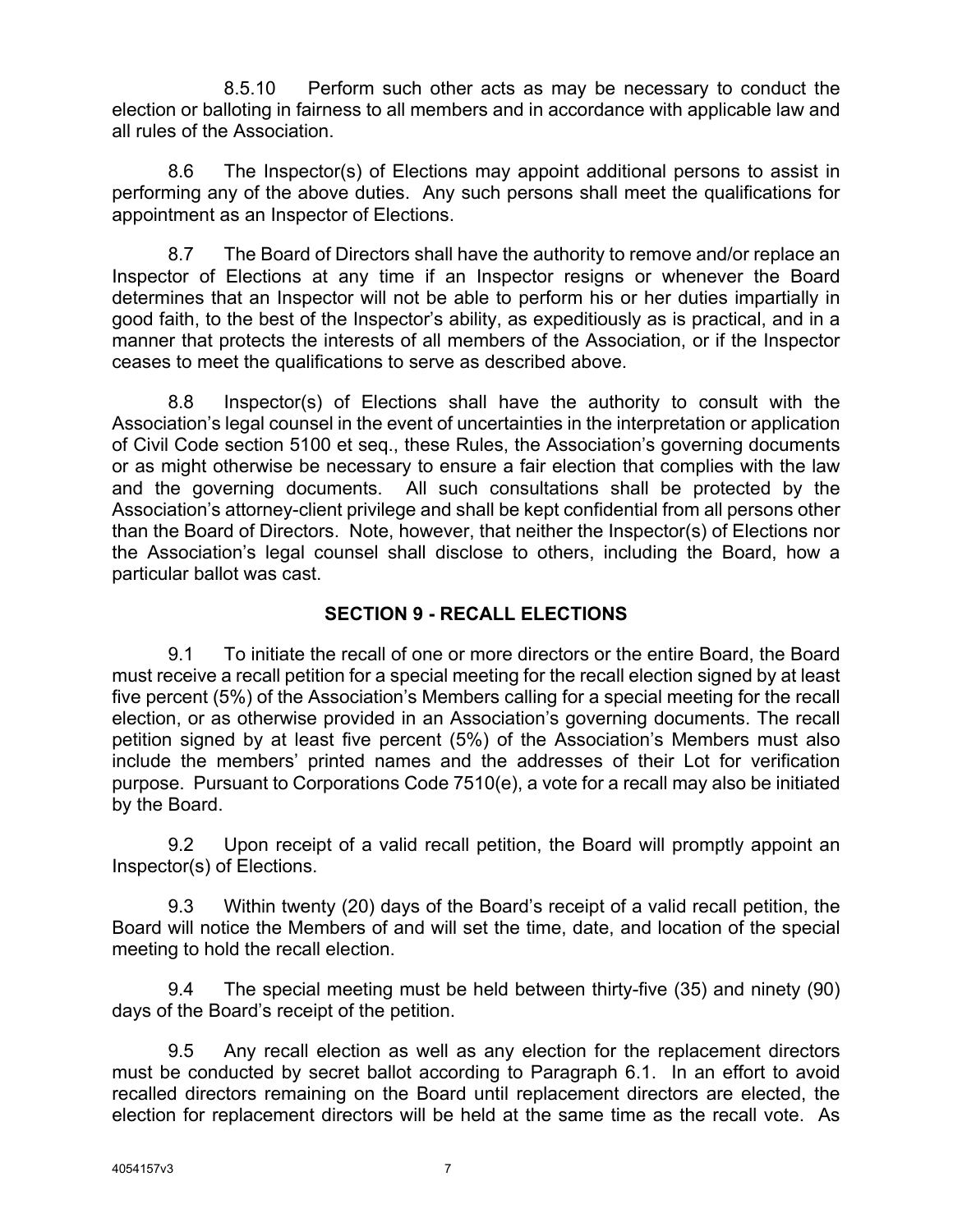such, the members will vote on two issues: (i) the recall of directors, and (ii) the replacement of directors. The Inspector(s) of Elections will tabulate the votes on the replacement of directors immediately following the recall vote, if the recall is successful.

9.6 Generally, when there is a recall election, it is desirable and often necessary to include an election of replacement directors on the same ballot as the recall vote. If the recall election is successful in whole or in part, the Association cannot be left without a functioning Board until a later election can be conducted. Given the statutory notice requirements for an election as outlined in these Rules, if the election to fill any vacancies created by a removal vote is not conducted at the same time as the recall vote, the Association could be left without a Board to conduct the necessary and essential business of the Association potentially causing great harm to the Association.

9.7 While Corporations Code section 7511(c) requires the Association to fix the date of the recall election not less than thirty-five (35) days, but not more than ninety (90) days after the Association's receipt of the request, the various notification requirements of Civil Code sections  $5105(q)(4)$  and  $5115(q)-(b)$  for the election of any replacement Directors make it difficult, if not impossible, for the Association to schedule the recall election meeting before the ninety (90) day deadline of Corporations Code section 7511(c). In an effort to meet the ninety (90) day deadline of Corporations Code section 7511(c), the Association may shorten the deadline to submit the Candidate Nomination Forms as needed to comply with the requirements of Corporations Code section 7511(c) for the recall election.

## **SECTION 10 - ELECTION CHALLENGES AND BALLOT RECOUNTS**

10.1 The Inspector(s) of Elections shall, upon written request, make the Association election materials (returned ballots, signed voter envelopes, Voter List, proxies and the candidate registration list) available for inspection and review by an Association member or the member's authorized representative should a member challenge the election or demand a ballot recount. Signed voter envelopes may be inspected but may not be copied pursuant to Civil Code section 5200(c).

10.2 Any recount will be conducted in a manner that preserves the confidentiality of the vote. To preserve the confidentiality of the vote, members will not be entitled to inspect the Inspector(s) of Elections tabulation documents or notes submitted to the Association.

#### **SECTION 11 - MISCELLANEOUS**

11.1 Other than the time frames set forth in Civil Code section 5100 et seq., the time frames stated in these Rules are guidelines, generally setting forth fair and reasonable procedures for the conduct of voting and elections. However, the failure of the Board or Inspector(s) to strictly adhere to these time frames will not invalidate any election or vote so long as the procedures used allow all members an equal opportunity to participate in the election or voting process and did not affect the results of the election.

11.2 At the discretion of the Board of Directors, the above Rules may be modified, delayed or repealed by the Board, in whole or in part, if the California State